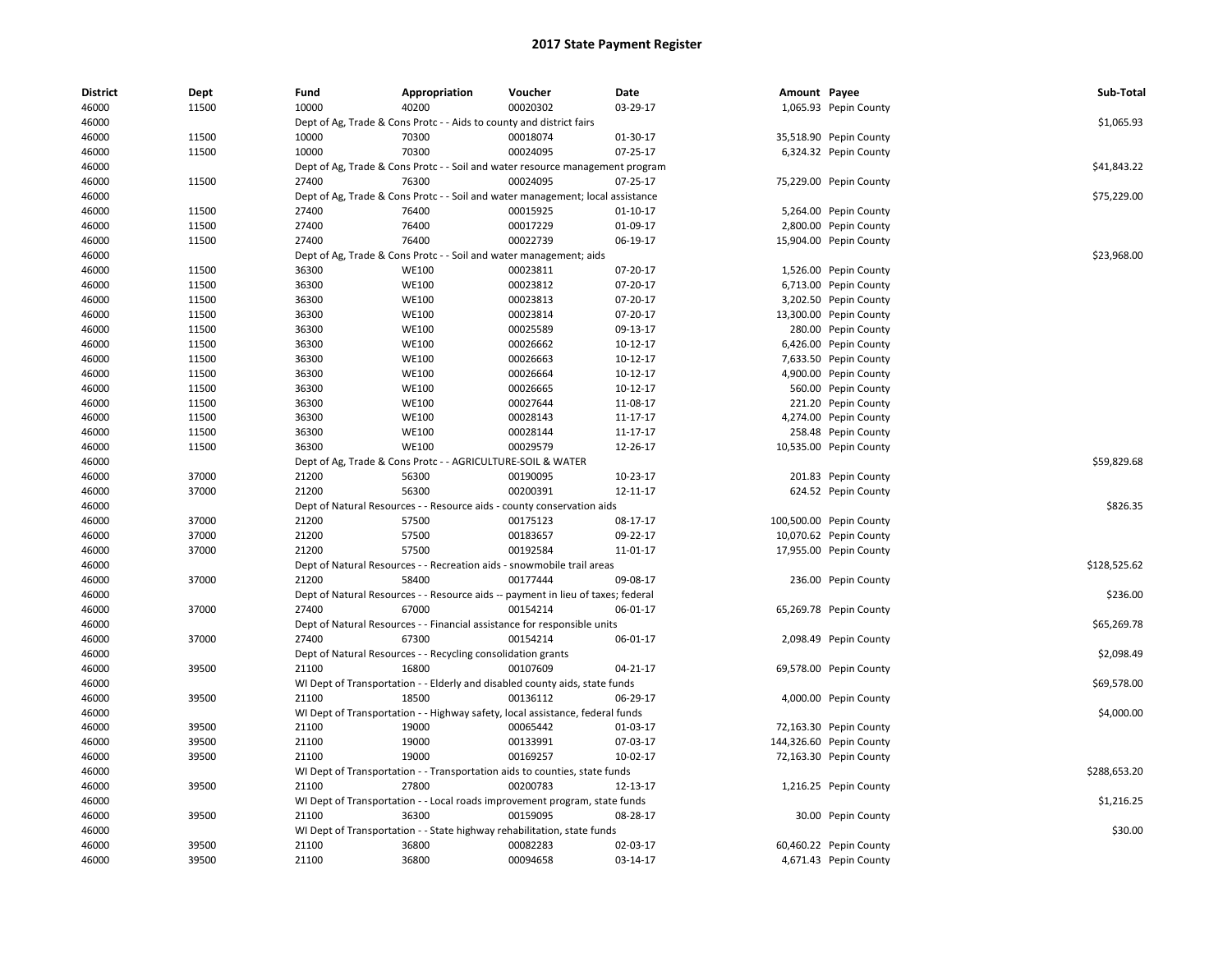| <b>District</b> | Dept  | Fund  | Appropriation                                                                | Voucher  | Date                                                                                                    | Amount Payee |                         | Sub-Total    |
|-----------------|-------|-------|------------------------------------------------------------------------------|----------|---------------------------------------------------------------------------------------------------------|--------------|-------------------------|--------------|
| 46000           | 39500 | 21100 | 36800                                                                        | 00099061 | 03-21-17                                                                                                |              | 24,334.05 Pepin County  |              |
| 46000           | 39500 | 21100 | 36800                                                                        | 00105457 | 04-13-17                                                                                                |              | 47,900.89 Pepin County  |              |
| 46000           | 39500 | 21100 | 36800                                                                        | 00112569 | 05-03-17                                                                                                |              | 60,944.27 Pepin County  |              |
| 46000           | 39500 | 21100 | 36800                                                                        | 00125337 | 06-06-17                                                                                                |              | 49,413.43 Pepin County  |              |
| 46000           | 39500 | 21100 | 36800                                                                        | 00130708 | 06-20-17                                                                                                |              | 30,617.04 Pepin County  |              |
| 46000           | 39500 | 21100 | 36800                                                                        | 00147951 | 08-01-17                                                                                                |              | 106,493.11 Pepin County |              |
| 46000           | 39500 | 21100 | 36800                                                                        | 00151258 | 08-07-17                                                                                                |              | 23,700.23 Pepin County  |              |
| 46000           | 39500 | 21100 | 36800                                                                        | 00165141 | 09-14-17                                                                                                |              | 51,328.71 Pepin County  |              |
| 46000           | 39500 | 21100 | 36800                                                                        | 00177380 | 10-10-17                                                                                                |              | 28,808.38 Pepin County  |              |
| 46000           | 39500 | 21100 | 36800                                                                        | 00188347 | 11-03-17                                                                                                |              | 1,504.87 Pepin County   |              |
| 46000           | 39500 | 21100 | 36800                                                                        | 00193515 | 11-16-17                                                                                                |              | 109,717.57 Pepin County |              |
| 46000           | 39500 | 21100 | 36800                                                                        | 00201778 | 12-14-17                                                                                                |              | 34,074.64 Pepin County  |              |
| 46000           |       |       | WI Dept of Transportation - - Routine maintenance activities, state funds    |          |                                                                                                         |              |                         | \$633,968.84 |
| 46000           | 39500 | 21100 | 38000                                                                        | 00193515 | 11-16-17                                                                                                |              | 868.30 Pepin County     |              |
| 46000           |       |       | WI Dept of Transportation - - Routine maintenance activities, federal funds  |          |                                                                                                         |              |                         | \$868.30     |
| 46000           | 41000 | 10000 | 11600                                                                        | 00167989 | 11-08-17                                                                                                |              | 8,088.70 Pepin County   |              |
| 46000           |       |       |                                                                              |          | Department of Corrections - - Reimbursing counties for probation, extended supervision and parole holds |              |                         | \$8,088.70   |
| 46000           | 43500 | 10000 | 00000                                                                        | 90708    | 01-02-17                                                                                                |              | 23,488.00 Pepin County  |              |
| 46000           | 43500 | 10000 | 00000                                                                        | 90711    | 03-01-17                                                                                                |              | 63,453.00 Pepin County  |              |
| 46000           | 43500 | 10000 | 00000                                                                        | 90715    | 05-01-17                                                                                                |              | 11,775.00 Pepin County  |              |
| 46000           | 43500 | 10000 | 00000                                                                        | 90800    | 07-01-17                                                                                                |              | 14,479.00 Pepin County  |              |
| 46000           | 43500 | 10000 | 00000                                                                        | 90801    | 08-01-17                                                                                                |              | 68,101.00 Pepin County  |              |
| 46000           | 43500 | 10000 | 00000                                                                        | 90802    | 09-01-17                                                                                                |              | 59,206.00 Pepin County  |              |
| 46000           | 43500 | 10000 | 00000                                                                        | 90806    | 11-01-17                                                                                                |              | 9,839.00 Pepin County   |              |
| 46000           | 43500 | 10000 | 00000                                                                        | 90807    | 12-01-17                                                                                                |              | 173,383.00 Pepin County |              |
| 46000           | 43500 | 10000 | 00000                                                                        | 90713    | 04-01-17                                                                                                |              | 35,099.00 Pepin County  |              |
| 46000           |       |       | Department of Health Services - - State/Federal Aids                         |          |                                                                                                         |              |                         | \$458,823.00 |
| 46000           | 45500 | 10000 | 22100                                                                        | 00035944 | 10-13-17                                                                                                |              | 300.00 Pepin County     |              |
| 46000           |       |       | Department of Justice - - Crime laboratories; deoxyribonucleic acid analysis |          |                                                                                                         |              |                         | \$300.00     |
| 46000           | 45500 | 10000 | 23100                                                                        | 00038406 | 12-06-17                                                                                                |              | 2,400.00 Pepin County   |              |
| 46000           |       |       | Department of Justice - - Law enforcement training fund, local assistance    |          |                                                                                                         |              |                         | \$2,400.00   |
| 46000           | 45500 | 10000 | 53200                                                                        | 00024979 | 03-03-17                                                                                                |              | 6,988.87 Pepin County   |              |
| 46000           | 45500 | 10000 | 53200                                                                        | 00031724 | 07-20-17                                                                                                |              | 6,366.05 Pepin County   |              |
| 46000           |       |       |                                                                              |          | Department of Justice - - Crime victim and witness assistance surcharge, general services               |              |                         | \$13,354.92  |
| 46000           | 46500 | 10000 | 30800                                                                        | 00031047 | 08-30-17                                                                                                |              | 4,540.00 Pepin County   |              |
| 46000           |       |       | Department of Military Affairs - - Emergency response equipment              |          |                                                                                                         |              |                         | \$4,540.00   |
| 46000           | 46500 | 10000 | 33700                                                                        | 00027701 | 06-21-17                                                                                                |              | 2,509.79 Pepin County   |              |
| 46000           |       |       |                                                                              |          | Department of Military Affairs - - Division of emergency management; emergency planning grants          |              |                         | \$2,509.79   |
| 46000           | 46500 | 10000 | 34200                                                                        | 00020116 | 01-11-17                                                                                                |              | 5,622.10 Pepin County   |              |
| 46000           | 46500 | 10000 | 34200                                                                        | 00024592 | 04-11-17                                                                                                |              | 3,710.30 Pepin County   |              |
| 46000           | 46500 | 10000 | 34200                                                                        | 00030742 | 08-23-17                                                                                                |              | 9,299.00 Pepin County   |              |
| 46000           | 46500 | 10000 | 34200                                                                        | 00031466 | 09-12-17                                                                                                |              | 1,125.13 Pepin County   |              |
| 46000           |       |       | Department of Military Affairs - - Federal aid, local assistance             |          |                                                                                                         |              |                         | \$19,756.53  |
| 46000           | 48500 | 15200 | 12700                                                                        | 00024212 | 01-24-17                                                                                                |              | 50.00 Pepin County      |              |
| 46000           |       |       | Department of Veterans Affairs - - Grants to counties                        |          |                                                                                                         |              |                         | \$50.00      |
| 46000           | 48500 | 58200 | 26700                                                                        | 00024212 | 01-24-17                                                                                                |              | 225.00 Pepin County     |              |
| 46000           |       |       | Department of Veterans Affairs - - County grants                             |          |                                                                                                         |              |                         | \$225.00     |
| 46000           | 48500 | 58200 | 28000                                                                        | 00037718 | 10-25-17                                                                                                |              | 205.11 Pepin County     |              |
| 46000           |       |       | Department of Veterans Affairs - - Transportation payment                    |          |                                                                                                         |              |                         | \$205.11     |
| 46000           | 48500 | 58300 | 37000                                                                        | 00024212 | $01 - 24 - 17$                                                                                          |              | 225.00 Pepin County     |              |
| 46000           |       |       | Department of Veterans Affairs - - County grants                             |          |                                                                                                         |              |                         | \$225.00     |
| 46000           | 50500 | 10000 | 15500                                                                        | 00042623 | 02-15-17                                                                                                |              | 2,287.26 Pepin County   |              |
|                 |       |       |                                                                              |          |                                                                                                         |              |                         |              |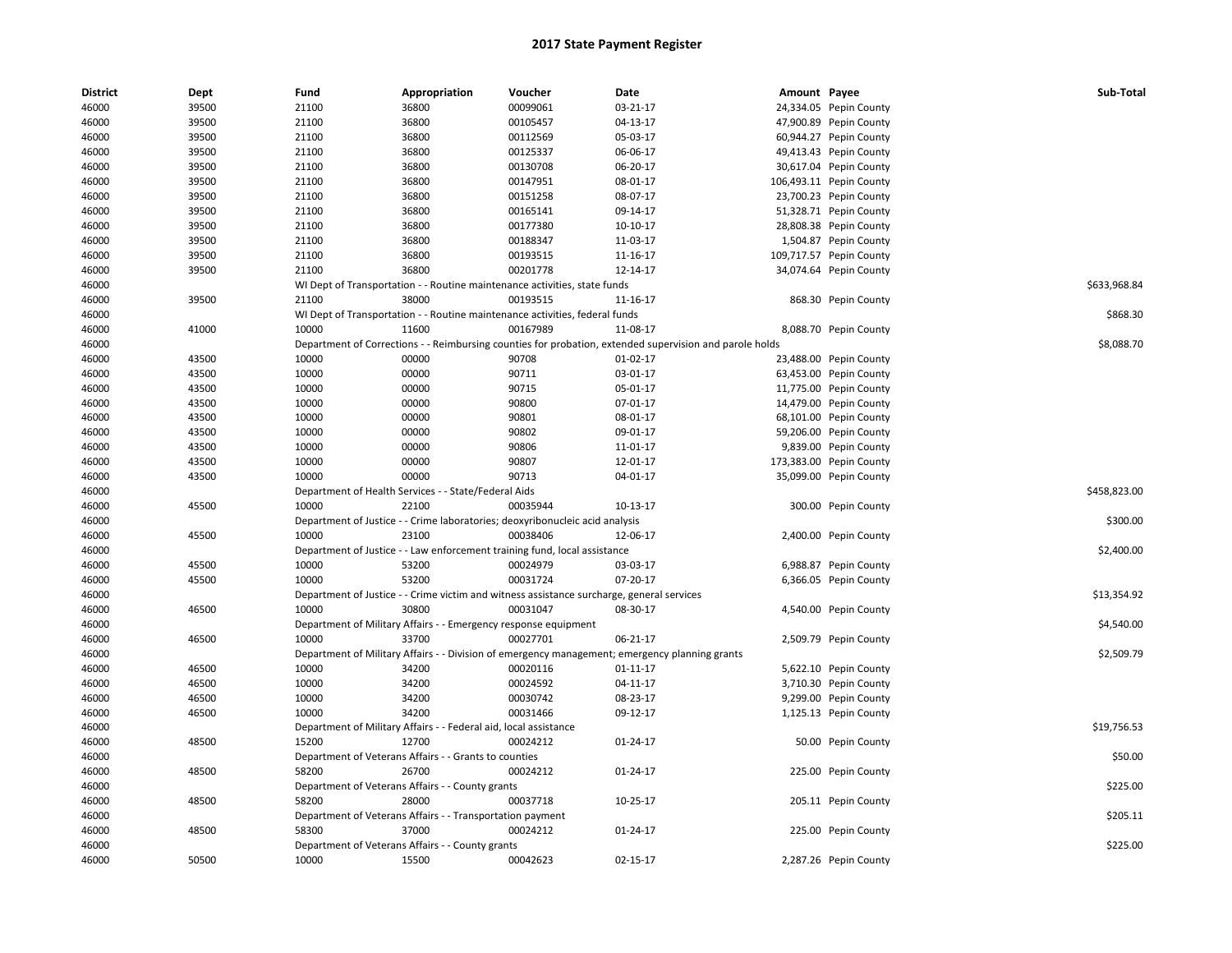| <b>District</b>    | <b>Dept</b> | Fund  | Appropriation                                                                    | Voucher  | Date       | Amount Payee |                           | Sub-Total      |
|--------------------|-------------|-------|----------------------------------------------------------------------------------|----------|------------|--------------|---------------------------|----------------|
| 46000              | 50500       | 10000 | 15500                                                                            | 00048898 | 05-01-17   |              | 2,832.90 Pepin County     |                |
| 46000              | 50500       | 10000 | 15500                                                                            | 00053078 | 06-15-17   |              | 169.47 Pepin County       |                |
| 46000              | 50500       | 10000 | 15500                                                                            | 00055755 | $07-17-17$ |              | 174.12 Pepin County       |                |
| 46000              | 50500       | 10000 | 15500                                                                            | 00062831 | 10-17-17   |              | 1,007.64 Pepin County     |                |
| 46000              | 50500       | 10000 | 15500                                                                            | 00068694 | 12-29-17   |              | 134.02 Pepin County       |                |
| 46000              |             |       | Department of Administration - - Federal aid; local assistance                   |          |            |              |                           | \$6,605.41     |
| 46000              | 50500       | 23500 | 37100                                                                            | 00042623 | 02-15-17   |              | 1,573.02 Pepin County     |                |
| 46000              | 50500       | 23500 | 37100                                                                            | 00048898 | 05-01-17   |              | 1,805.25 Pepin County     |                |
| 46000              | 50500       | 23500 | 37100                                                                            | 00053078 | 06-15-17   |              | 464.62 Pepin County       |                |
| 46000              | 50500       | 23500 | 37100                                                                            | 00055755 | 07-17-17   |              | 239.42 Pepin County       |                |
| 46000              | 50500       | 23500 | 37100                                                                            | 00062831 | 10-17-17   |              | 1,763.23 Pepin County     |                |
| 46000              | 50500       | 23500 | 37100                                                                            | 00068694 | 12-29-17   |              | 1,184.45 Pepin County     |                |
| 46000              |             |       | Department of Administration - - Low-income assistance grants                    |          |            |              |                           | \$7,029.99     |
| 46000              | 50500       | 26900 | 16600                                                                            | 00039388 | 01-19-17   |              | 25,000.00 Pepin County    |                |
| 46000              | 50500       | 26900 | 16600                                                                            | 00041109 | 02-07-17   |              | 1,000.00 Pepin County     |                |
| 46000              | 50500       | 26900 | 16600                                                                            | 00042889 | 02-21-17   |              | 88,528.00 Pepin County    |                |
| 46000              | 50500       | 26900 | 16600                                                                            | 00049590 | 05-12-17   |              | 25,000.00 Pepin County    |                |
| 46000              | 50500       | 26900 | 16600                                                                            | 00066101 | 12-05-17   |              | 25,000.00 Pepin County    |                |
| 46000              |             |       | Department of Administration - - Land                                            |          |            |              |                           | \$164,528.00   |
| 46000              | 51000       | 10000 | 12000                                                                            | 00000309 | 02-03-17   |              | 4,680.94 Pepin County     |                |
| 46000              |             |       | Elections Commission - - Recount fees                                            |          |            |              |                           | \$4,680.94     |
| 46000              | 83500       | 10000 | 10500                                                                            | 00021403 | 07-24-17   |              | 69,825.48 Pepin County    |                |
| 46000              | 83500       | 10000 | 10500                                                                            | 00024425 | 11-20-17   |              | 395,677.73 Pepin County   |                |
| 46000              |             |       | Shared Revenue and Tax Relief - - County and municipal aid account               |          |            |              |                           | \$465,503.21   |
| 46000              | 83500       | 10000 | 10900                                                                            | 00017360 | 07-24-17   |              | 3,485.00 Pepin County     |                |
| 46000              |             |       | Shared Revenue and Tax Relief - - State aid; tax exempt property                 |          |            |              |                           | \$3,485.00     |
| 46000              | 83500       | 10000 | 11000                                                                            | 00021403 | 07-24-17   |              | 2,018.01 Pepin County     |                |
| 46000              | 83500       | 10000 | 11000                                                                            | 00024425 | 11-20-17   |              | 11,584.35 Pepin County    |                |
| 46000              |             |       | Shared Revenue and Tax Relief - - Public utility distribution account            |          |            |              |                           | \$13,602.36    |
| 46000              | 83500       | 10000 | 30200                                                                            | 00020150 | 07-24-17   |              | 289,199.80 Pepin County   |                |
| 46000              | 83500       | 10000 | 30200                                                                            | 00022195 | 07-24-17   |              | 1,146,523.16 Pepin County |                |
| 46000              |             |       | Shared Revenue and Tax Relief - - School levy tax credit and first dollar credit |          |            |              |                           | \$1,435,722.96 |
| 46000              | 83500       | 52100 | 36300                                                                            | 00016200 | 03-27-17   |              | 320,757.98 Pepin County   |                |
| 46000              |             |       | Shared Revenue and Tax Relief - - Lottery and gaming credit                      |          |            |              |                           | \$320,757.98   |
| <b>46000 Total</b> |             |       |                                                                                  |          |            |              |                           | \$4,329,600.56 |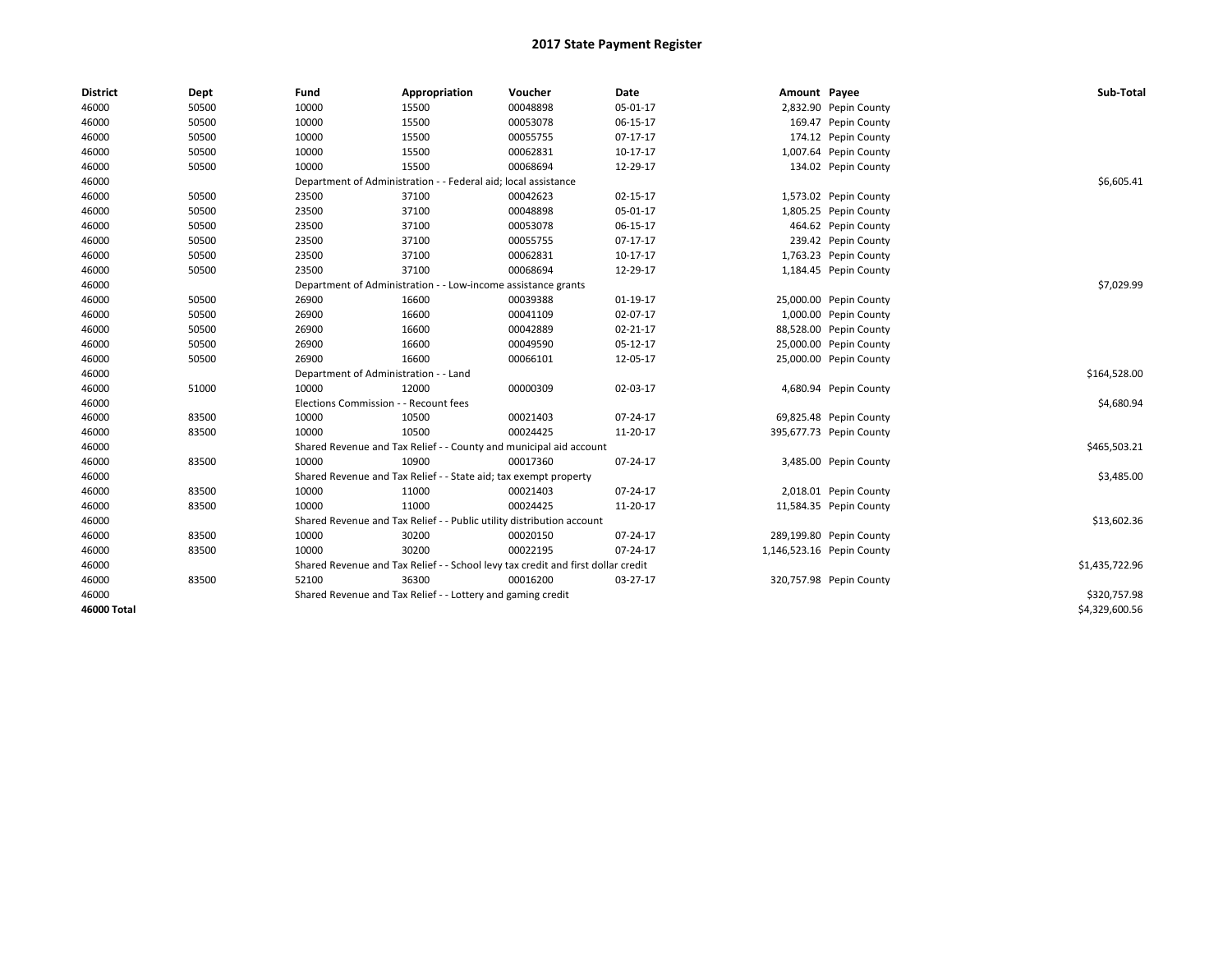| <b>District</b>    | Dept  | Fund  | Appropriation                                                                      | Voucher  | Date                                                                                                         | Amount Payee |                                | Sub-Total    |  |  |
|--------------------|-------|-------|------------------------------------------------------------------------------------|----------|--------------------------------------------------------------------------------------------------------------|--------------|--------------------------------|--------------|--|--|
| 46002              | 16500 | 10000 | 22500                                                                              | 00011585 | 06-26-17                                                                                                     |              | 2,169.62 Town Of Albany-Pepin  |              |  |  |
| 46002              |       |       | Dept of Safety & Prof Services - - Fire dues distribution                          |          |                                                                                                              |              |                                | \$2,169.62   |  |  |
| 46002              | 37000 | 21200 | 16600                                                                              | 00157799 | 06-19-17                                                                                                     |              | 1,087.79 Town Of Albany-Pepin  |              |  |  |
| 46002              |       |       | Dept of Natural Resources - - General program operations - state funds; forestry   |          |                                                                                                              |              |                                | \$1,087.79   |  |  |
| 46002              | 37000 | 21200 | 57100                                                                              | 00157799 | 06-19-17                                                                                                     |              | 497.86 Town Of Albany-Pepin    |              |  |  |
| 46002              |       |       |                                                                                    |          | Dept of Natural Resources - - Resource aids -- county forests, forest croplands and managed forest land aids |              |                                | \$497.86     |  |  |
| 46002              | 37000 | 21200 | 58900                                                                              | 00157799 | 06-19-17                                                                                                     |              | 5,003.83 Town Of Albany-Pepin  |              |  |  |
| 46002              |       |       | Dept of Natural Resources - - Resource aids - distribution of closed acreage fees. |          |                                                                                                              |              |                                |              |  |  |
| 46002              | 39500 | 21100 | 19100                                                                              | 00066622 | 01-03-17                                                                                                     |              | 20,533.65 Town Of Albany-Pepin |              |  |  |
| 46002              | 39500 | 21100 | 19100                                                                              | 00097745 | 04-03-17                                                                                                     |              | 20,533.65 Town Of Albany-Pepin |              |  |  |
| 46002              | 39500 | 21100 | 19100                                                                              | 00135171 | 07-03-17                                                                                                     |              | 20,533.65 Town Of Albany-Pepin |              |  |  |
| 46002              | 39500 | 21100 | 19100                                                                              | 00170437 | 10-02-17                                                                                                     |              | 20,533.65 Town Of Albany-Pepin |              |  |  |
| 46002              |       |       | WI Dept of Transportation - - Transportation aids to municipalities, state funds   |          |                                                                                                              |              |                                | \$82,134.60  |  |  |
| 46002              | 83500 | 10000 | 10500                                                                              | 00021392 | 07-24-17                                                                                                     |              | 6,219.87 Town Of Albany-Pepin  |              |  |  |
| 46002              | 83500 | 10000 | 10500                                                                              | 00024414 | 11-20-17                                                                                                     |              | 35,245.93 Town Of Albany-Pepin |              |  |  |
| 46002              |       |       | Shared Revenue and Tax Relief - - County and municipal aid account                 |          |                                                                                                              |              |                                | \$41,465.80  |  |  |
| 46002              | 83500 | 10000 | 10900                                                                              | 00018479 | 07-24-17                                                                                                     |              | 1.00 Town Of Albany-Pepin      |              |  |  |
| 46002              |       |       | Shared Revenue and Tax Relief - - State aid; tax exempt property                   |          |                                                                                                              |              |                                | \$1.00       |  |  |
| <b>46002 Total</b> |       |       |                                                                                    |          |                                                                                                              |              |                                | \$132,360.50 |  |  |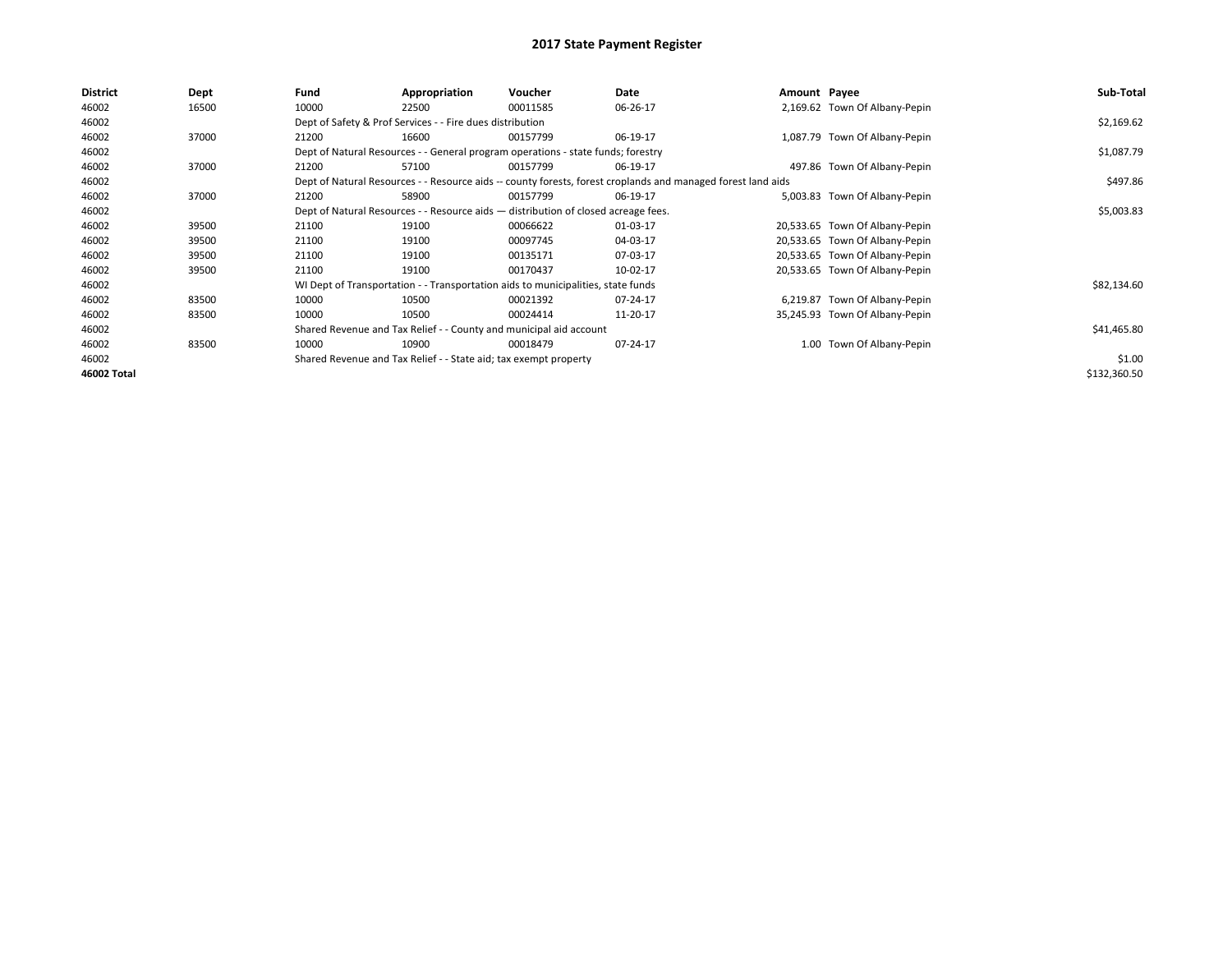| <b>District</b> | Dept  | Fund  | Appropriation                                                         | Voucher                                                                            | Date                                                                                                         | Amount Payee |                          | Sub-Total   |
|-----------------|-------|-------|-----------------------------------------------------------------------|------------------------------------------------------------------------------------|--------------------------------------------------------------------------------------------------------------|--------------|--------------------------|-------------|
| 46004           | 16500 | 10000 | 22500                                                                 | 00012434                                                                           | 06-30-17                                                                                                     |              | 2,066.61 Town Of Durand  |             |
| 46004           |       |       | Dept of Safety & Prof Services - - Fire dues distribution             |                                                                                    |                                                                                                              |              |                          | \$2,066.61  |
| 46004           | 37000 | 10000 | 50300                                                                 | 00126369                                                                           | 02-06-17                                                                                                     |              | 5.301.48 Town Of Durand  |             |
| 46004           | 37000 | 10000 | 50300                                                                 | 00144199                                                                           | 04-21-17                                                                                                     |              | 31.93 Town Of Durand     |             |
| 46004           |       |       | Dept of Natural Resources - - Aids in lieu of taxes - general fund    |                                                                                    |                                                                                                              |              |                          | \$5,333.41  |
| 46004           | 37000 | 21200 | 16600                                                                 | 00157800                                                                           | 06-19-17                                                                                                     |              | 509.87 Town Of Durand    |             |
| 46004           |       |       |                                                                       | Dept of Natural Resources - - General program operations - state funds; forestry   |                                                                                                              |              |                          | \$509.87    |
| 46004           | 37000 | 21200 | 57100                                                                 | 00157800                                                                           | 06-19-17                                                                                                     |              | 239.96 Town Of Durand    |             |
| 46004           |       |       |                                                                       |                                                                                    | Dept of Natural Resources - - Resource aids -- county forests, forest croplands and managed forest land aids |              |                          | \$239.96    |
| 46004           | 37000 | 21200 | 58900                                                                 | 00157800                                                                           | 06-19-17                                                                                                     |              | 2.345.40 Town Of Durand  |             |
| 46004           |       |       |                                                                       | Dept of Natural Resources - - Resource aids - distribution of closed acreage fees. |                                                                                                              |              |                          | \$2,345.40  |
| 46004           | 39500 | 21100 | 19100                                                                 | 00066623                                                                           | 01-03-17                                                                                                     |              | 4,914.70 Town Of Durand  |             |
| 46004           | 39500 | 21100 | 19100                                                                 | 00097746                                                                           | 04-03-17                                                                                                     |              | 4.914.70 Town Of Durand  |             |
| 46004           | 39500 | 21100 | 19100                                                                 | 00135172                                                                           | 07-03-17                                                                                                     |              | 4.914.70 Town Of Durand  |             |
| 46004           | 39500 | 21100 | 19100                                                                 | 00170438                                                                           | 10-02-17                                                                                                     |              | 4,914.70 Town Of Durand  |             |
| 46004           |       |       |                                                                       | WI Dept of Transportation - - Transportation aids to municipalities, state funds   |                                                                                                              |              |                          | \$19,658.80 |
| 46004           | 83500 | 10000 | 10500                                                                 | 00021393                                                                           | 07-24-17                                                                                                     |              | 4,400.19 Town Of Durand  |             |
| 46004           | 83500 | 10000 | 10500                                                                 | 00024415                                                                           | 11-20-17                                                                                                     |              | 24,934.41 Town Of Durand |             |
| 46004           |       |       | Shared Revenue and Tax Relief - - County and municipal aid account    |                                                                                    |                                                                                                              |              |                          | \$29,334.60 |
| 46004           | 83500 | 10000 | 10900                                                                 | 00018480                                                                           | 07-24-17                                                                                                     |              | 2.00 Town Of Durand      |             |
| 46004           |       |       | Shared Revenue and Tax Relief - - State aid; tax exempt property      |                                                                                    |                                                                                                              |              |                          | \$2.00      |
| 46004           | 83500 | 10000 | 11000                                                                 | 00021393                                                                           | 07-24-17                                                                                                     |              | 6.92 Town Of Durand      |             |
| 46004           | 83500 | 10000 | 11000                                                                 | 00024415                                                                           | 11-20-17                                                                                                     |              | 38.53 Town Of Durand     |             |
| 46004           |       |       | Shared Revenue and Tax Relief - - Public utility distribution account |                                                                                    |                                                                                                              |              |                          | \$45.45     |
| 46004           | 83500 | 52100 | 36300                                                                 | 00015948                                                                           | 03-27-17                                                                                                     |              | 1,160.28 Town Of Durand  |             |
| 46004           |       |       | Shared Revenue and Tax Relief - - Lottery and gaming credit           |                                                                                    |                                                                                                              |              |                          | \$1,160.28  |
| 46004 Total     |       |       |                                                                       |                                                                                    |                                                                                                              |              |                          | \$60,696.38 |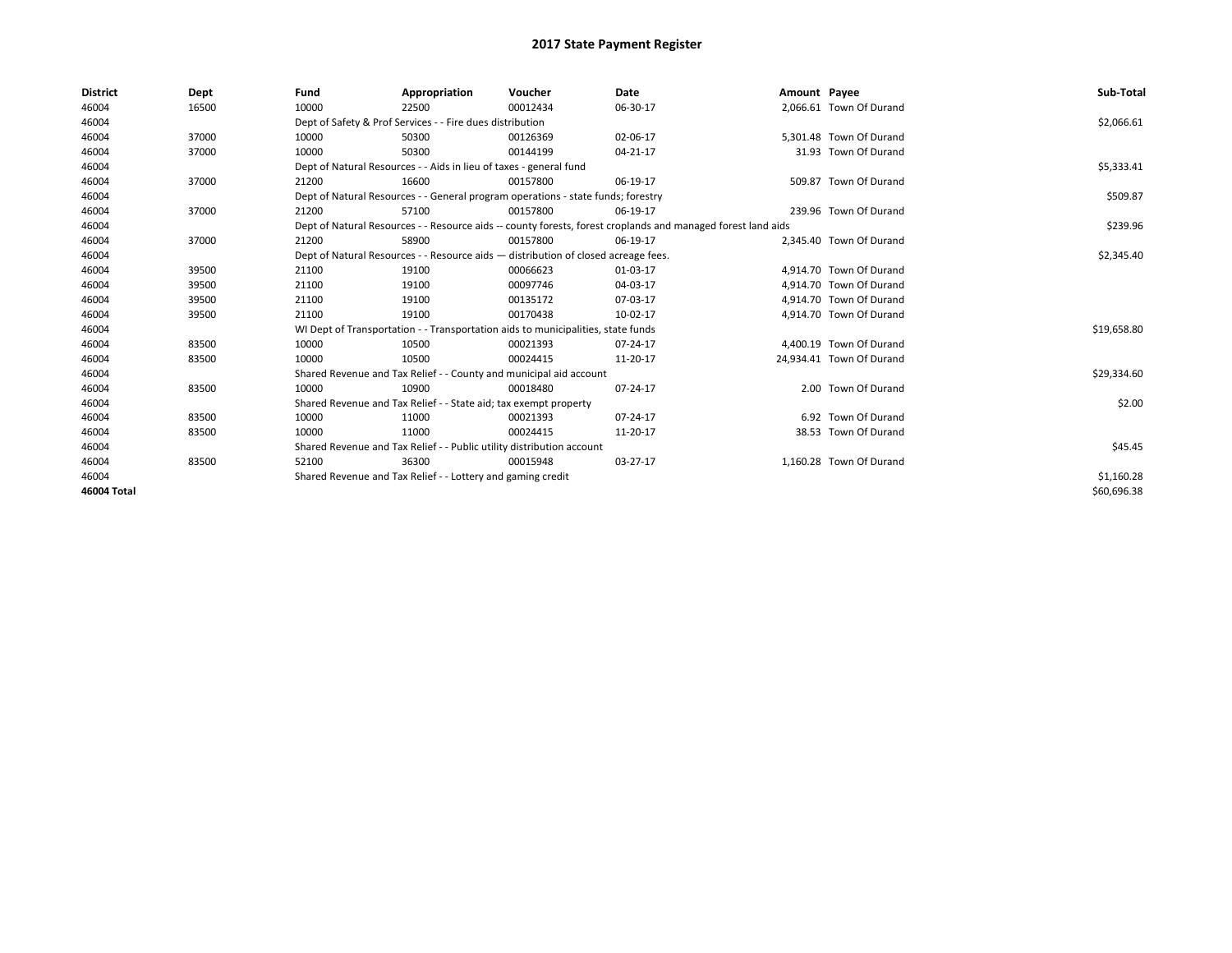| <b>District</b> | Dept  | Fund                                                                               | Appropriation                                                                           | Voucher    | Date                                                                                                         | Amount Payee |                            | Sub-Total    |
|-----------------|-------|------------------------------------------------------------------------------------|-----------------------------------------------------------------------------------------|------------|--------------------------------------------------------------------------------------------------------------|--------------|----------------------------|--------------|
| 46006           | 16500 | 10000                                                                              | 22500                                                                                   | 00011586   | 06-26-17                                                                                                     |              | 959.14 Tow of Frankfort    |              |
| 46006           |       |                                                                                    | Dept of Safety & Prof Services - - Fire dues distribution                               |            |                                                                                                              |              |                            | \$959.14     |
| 46006           | 37000 | 10000                                                                              | 50300                                                                                   | 00126318   | 02-06-17                                                                                                     |              | 1.195.17 Tow of Frankfort  |              |
| 46006           | 37000 | 10000                                                                              | 50300                                                                                   | 00144040   | 04-21-17                                                                                                     |              | 557.83 Tow of Frankfort    |              |
| 46006           |       |                                                                                    | Dept of Natural Resources - - Aids in lieu of taxes - general fund                      |            |                                                                                                              |              |                            | \$1,753.00   |
| 46006           | 37000 | 21200                                                                              | 16600                                                                                   | 00157801   | 06-19-17                                                                                                     |              | 1,569.90 Tow of Frankfort  |              |
| 46006           |       |                                                                                    | Dept of Natural Resources - - General program operations - state funds; forestry        |            |                                                                                                              |              |                            | \$1,569.90   |
| 46006           | 37000 | 21200                                                                              | 57100                                                                                   | 00157801   | 06-19-17                                                                                                     |              | 736.12 Tow of Frankfort    |              |
| 46006           |       |                                                                                    |                                                                                         |            | Dept of Natural Resources - - Resource aids -- county forests, forest croplands and managed forest land aids |              |                            | \$736.12     |
| 46006           | 37000 | 21200                                                                              | 57900                                                                                   | 00144039   | 04-21-17                                                                                                     |              | 140.60 Tow of Frankfort    |              |
| 46006           |       |                                                                                    | Dept of Natural Resources - - Aids in lieu of taxes - sum sufficient                    |            |                                                                                                              |              |                            | \$140.60     |
| 46006           | 37000 | 21200                                                                              | 58900                                                                                   | 00157801   | 06-19-17                                                                                                     |              | 7,221.56 Tow of Frankfort  |              |
| 46006           |       | Dept of Natural Resources - - Resource aids - distribution of closed acreage fees. |                                                                                         | \$7,221.56 |                                                                                                              |              |                            |              |
| 46006           | 39500 | 21100                                                                              | 19100                                                                                   | 00066624   | 01-03-17                                                                                                     |              | 18,100.44 Tow of Frankfort |              |
| 46006           | 39500 | 21100                                                                              | 19100                                                                                   | 00097747   | 04-03-17                                                                                                     |              | 18,100.44 Tow of Frankfort |              |
| 46006           | 39500 | 21100                                                                              | 19100                                                                                   | 00135173   | 07-03-17                                                                                                     |              | 18,100.44 Tow of Frankfort |              |
| 46006           | 39500 | 21100                                                                              | 19100                                                                                   | 00170439   | 10-02-17                                                                                                     |              | 18,100.44 Tow of Frankfort |              |
| 46006           |       |                                                                                    | WI Dept of Transportation - - Transportation aids to municipalities, state funds        |            |                                                                                                              |              |                            | \$72,401.76  |
| 46006           | 46500 | 27200                                                                              | 36500                                                                                   | 00033701   | 10-27-17                                                                                                     |              | 8,157.59 Tow of Frankfort  |              |
| 46006           |       |                                                                                    | Department of Military Affairs - - State disaster assistance; petroleum inspection fund |            |                                                                                                              |              |                            | \$8,157.59   |
| 46006           | 83500 | 10000                                                                              | 10500                                                                                   | 00021394   | 07-24-17                                                                                                     |              | 3,646.21 Tow of Frankfort  |              |
| 46006           | 83500 | 10000                                                                              | 10500                                                                                   | 00024416   | 11-20-17                                                                                                     |              | 20.661.85 Tow of Frankfort |              |
| 46006           |       |                                                                                    | Shared Revenue and Tax Relief - - County and municipal aid account                      |            |                                                                                                              |              |                            | \$24,308.06  |
| 46006           | 83500 | 10000                                                                              | 10900                                                                                   | 00018481   | 07-24-17                                                                                                     |              | 1.00 Tow of Frankfort      |              |
| 46006           |       |                                                                                    | Shared Revenue and Tax Relief - - State aid; tax exempt property                        |            |                                                                                                              |              |                            | \$1.00       |
| 46006           | 83500 | 10000                                                                              | 11000                                                                                   | 00021394   | 07-24-17                                                                                                     |              | 57.08 Tow of Frankfort     |              |
| 46006           | 83500 | 10000                                                                              | 11000                                                                                   | 00024416   | 11-20-17                                                                                                     |              | 346.41 Tow of Frankfort    |              |
| 46006           |       |                                                                                    | Shared Revenue and Tax Relief - - Public utility distribution account                   |            |                                                                                                              |              |                            | \$403.49     |
| 46006 Total     |       |                                                                                    |                                                                                         |            |                                                                                                              |              |                            | \$117,652.22 |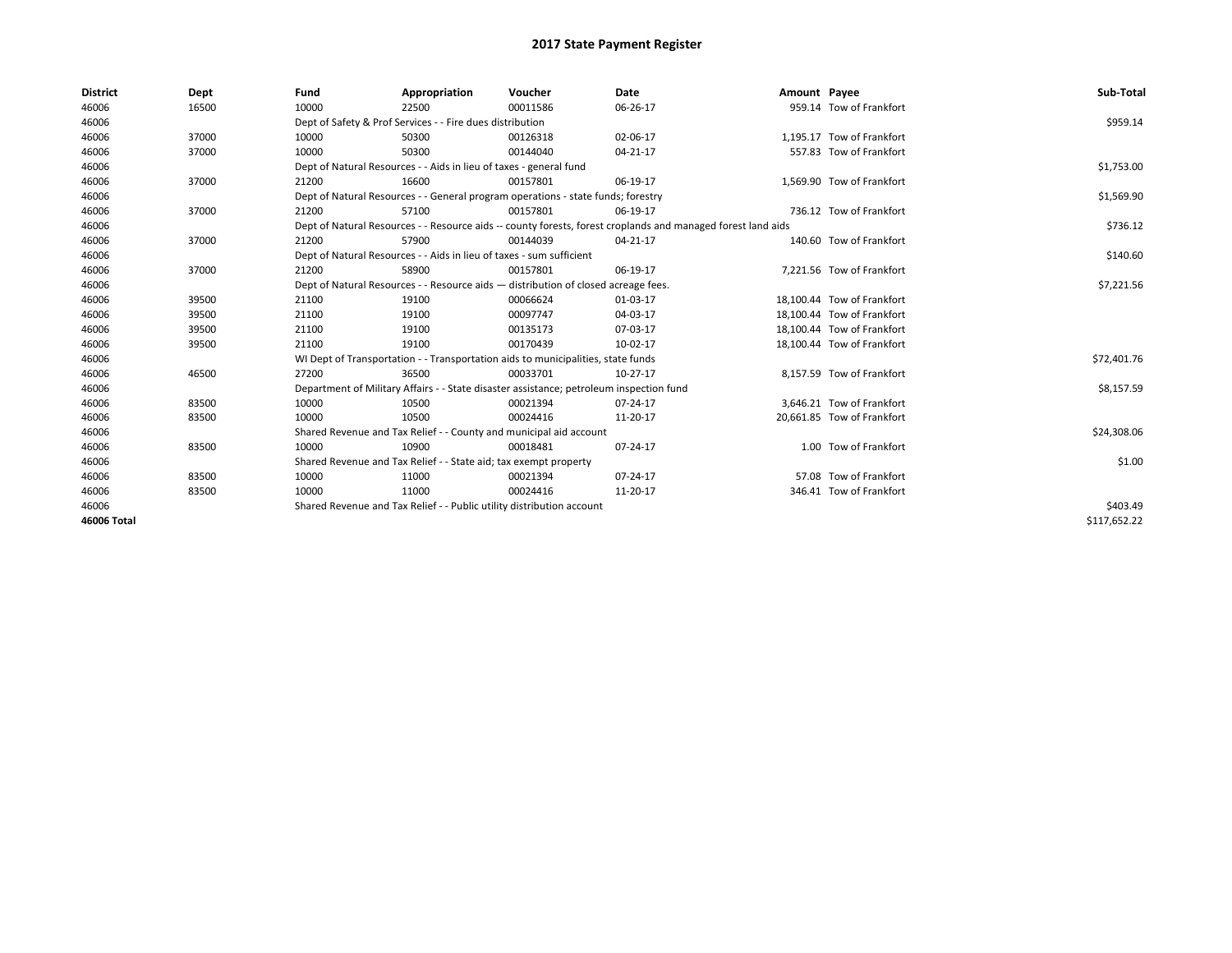| <b>District</b> | Dept  | Fund  | Appropriation                                                                      | Voucher                                                                          | Date                                                                                                         | Amount Payee |                        | Sub-Total    |
|-----------------|-------|-------|------------------------------------------------------------------------------------|----------------------------------------------------------------------------------|--------------------------------------------------------------------------------------------------------------|--------------|------------------------|--------------|
| 46008           | 16500 | 10000 | 22500                                                                              | 00011587                                                                         | 06-26-17                                                                                                     |              | 2,411.34 Town Of Lima  |              |
| 46008           |       |       | Dept of Safety & Prof Services - - Fire dues distribution                          |                                                                                  |                                                                                                              |              |                        | \$2,411.34   |
| 46008           | 37000 | 10000 | 50300                                                                              | 00142767                                                                         | 04-21-17                                                                                                     |              | 37.78 Town Of Lima     |              |
| 46008           |       |       | Dept of Natural Resources - - Aids in lieu of taxes - general fund                 |                                                                                  |                                                                                                              |              |                        | \$37.78      |
| 46008           | 37000 | 21200 | 16600                                                                              | 00157802                                                                         | 06-19-17                                                                                                     |              | 785.27 Town Of Lima    |              |
| 46008           |       |       |                                                                                    | Dept of Natural Resources - - General program operations - state funds; forestry |                                                                                                              |              |                        | \$785.27     |
| 46008           | 37000 | 21200 | 57100                                                                              | 00157802                                                                         | 06-19-17                                                                                                     |              | 371.80 Town Of Lima    |              |
| 46008           |       |       |                                                                                    |                                                                                  | Dept of Natural Resources - - Resource aids -- county forests, forest croplands and managed forest land aids |              |                        | \$371.80     |
| 46008           | 37000 | 21200 | 58900                                                                              | 00157802                                                                         | 06-19-17                                                                                                     |              | 3.612.22 Town Of Lima  |              |
| 46008           |       |       | Dept of Natural Resources - - Resource aids - distribution of closed acreage fees. |                                                                                  | \$3,612.22                                                                                                   |              |                        |              |
| 46008           | 39500 | 21100 | 19100                                                                              | 00066625                                                                         | 01-03-17                                                                                                     |              | 15,276.37 Town Of Lima |              |
| 46008           | 39500 | 21100 | 19100                                                                              | 00097748                                                                         | 04-03-17                                                                                                     |              | 15,276.37 Town Of Lima |              |
| 46008           | 39500 | 21100 | 19100                                                                              | 00135174                                                                         | 07-03-17                                                                                                     |              | 15,276.37 Town Of Lima |              |
| 46008           | 39500 | 21100 | 19100                                                                              | 00170440                                                                         | 10-02-17                                                                                                     |              | 15,276.39 Town Of Lima |              |
| 46008           |       |       |                                                                                    | WI Dept of Transportation - - Transportation aids to municipalities, state funds |                                                                                                              |              |                        | \$61,105.50  |
| 46008           | 83500 | 10000 | 10500                                                                              | 00021395                                                                         | 07-24-17                                                                                                     |              | 6,231.68 Town Of Lima  |              |
| 46008           | 83500 | 10000 | 10500                                                                              | 00024417                                                                         | 11-20-17                                                                                                     |              | 35,312.87 Town Of Lima |              |
| 46008           |       |       |                                                                                    | Shared Revenue and Tax Relief - - County and municipal aid account               |                                                                                                              |              |                        | \$41,544.55  |
| 46008           | 83500 | 10000 | 10900                                                                              | 00018482                                                                         | 07-24-17                                                                                                     |              | 46.00 Town Of Lima     |              |
| 46008           |       |       | Shared Revenue and Tax Relief - - State aid; tax exempt property                   |                                                                                  |                                                                                                              |              |                        | \$46.00      |
| 46008 Total     |       |       |                                                                                    |                                                                                  |                                                                                                              |              |                        | \$109,914.46 |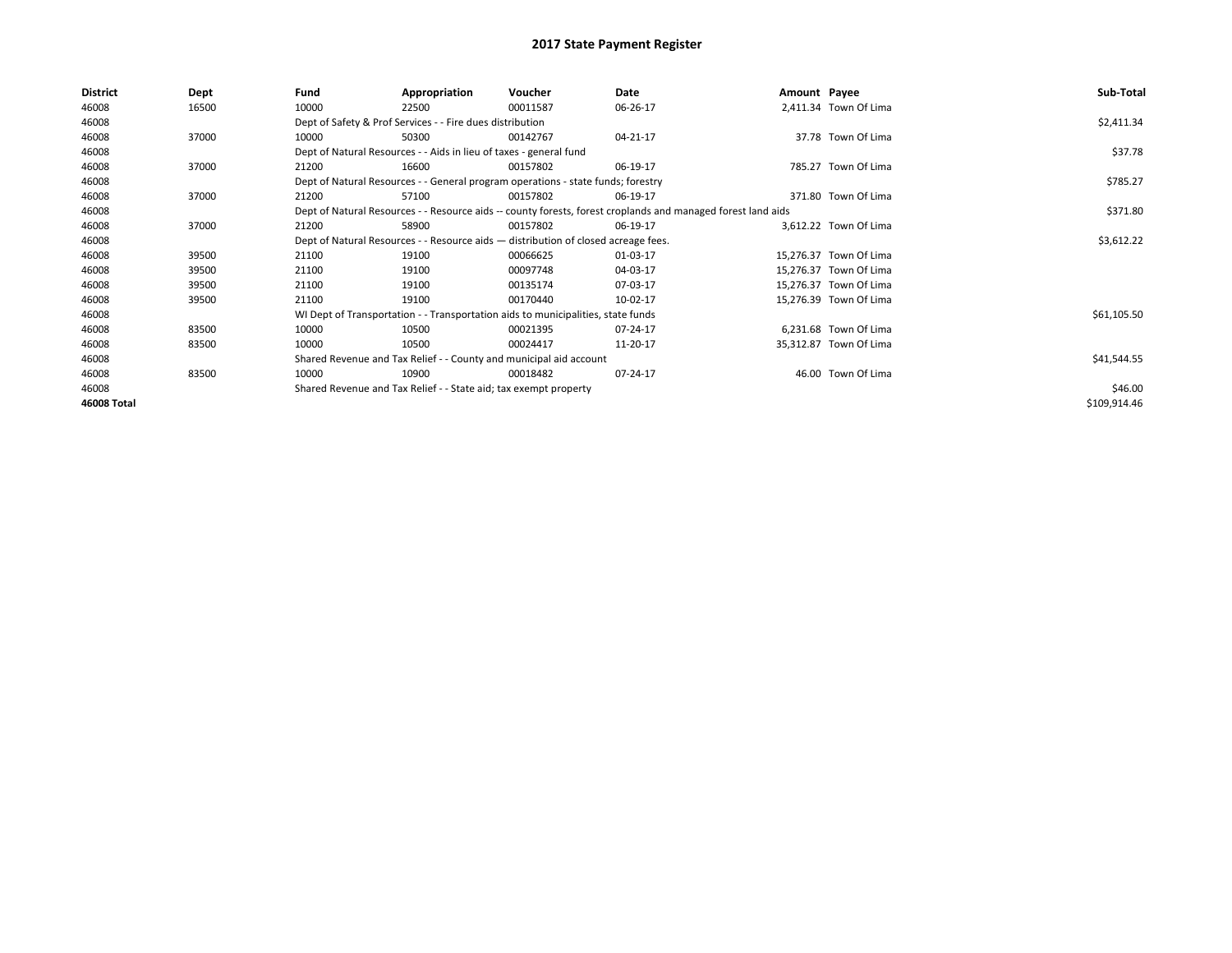| <b>District</b> | Dept  | Fund  | Appropriation                                                                      | Voucher  | Date                                                                                                         | Amount Payee |                         | Sub-Total    |
|-----------------|-------|-------|------------------------------------------------------------------------------------|----------|--------------------------------------------------------------------------------------------------------------|--------------|-------------------------|--------------|
| 46010           | 16500 | 10000 | 22500                                                                              | 00011588 | 06-27-17                                                                                                     |              | 3,333.53 Town Of Pepin  |              |
| 46010           |       |       | Dept of Safety & Prof Services - - Fire dues distribution                          |          |                                                                                                              |              |                         | \$3,333.53   |
| 46010           | 37000 | 10000 | 50300                                                                              | 00126190 | 02-06-17                                                                                                     |              | 6,043.79 Town Of Pepin  |              |
| 46010           | 37000 | 10000 | 50300                                                                              | 00143667 | 04-21-17                                                                                                     |              | 561.21 Town Of Pepin    |              |
| 46010           |       |       | Dept of Natural Resources - - Aids in lieu of taxes - general fund                 |          |                                                                                                              |              |                         | \$6,605.00   |
| 46010           | 37000 | 21200 | 16600                                                                              | 00157803 | 06-19-17                                                                                                     |              | 2,329.28 Town Of Pepin  |              |
| 46010           |       |       | Dept of Natural Resources - - General program operations - state funds; forestry   |          |                                                                                                              |              |                         | \$2,329.28   |
| 46010           | 37000 | 21200 | 57100                                                                              | 00157803 | 06-19-17                                                                                                     |              | 1,095.87 Town Of Pepin  |              |
| 46010           |       |       |                                                                                    |          | Dept of Natural Resources - - Resource aids -- county forests, forest croplands and managed forest land aids |              |                         | \$1,095.87   |
| 46010           | 37000 | 21200 | 57900                                                                              | 00143668 | 04-21-17                                                                                                     |              | 605.34 Town Of Pepin    |              |
| 46010           |       |       | Dept of Natural Resources - - Aids in lieu of taxes - sum sufficient               |          |                                                                                                              |              |                         | \$605.34     |
| 46010           | 37000 | 21200 | 58900                                                                              | 00157803 | 06-19-17                                                                                                     |              | 10,714.71 Town Of Pepin |              |
| 46010           |       |       | Dept of Natural Resources - - Resource aids - distribution of closed acreage fees. |          |                                                                                                              |              |                         | \$10,714.71  |
| 46010           | 39500 | 21100 | 19100                                                                              | 00066626 | 01-03-17                                                                                                     |              | 34,147.51 Town Of Pepin |              |
| 46010           | 39500 | 21100 | 19100                                                                              | 00097749 | 04-03-17                                                                                                     |              | 34,147.51 Town Of Pepin |              |
| 46010           | 39500 | 21100 | 19100                                                                              | 00135175 | 07-03-17                                                                                                     |              | 34,147.51 Town Of Pepin |              |
| 46010           | 39500 | 21100 | 19100                                                                              | 00170441 | 10-02-17                                                                                                     |              | 34,147.53 Town Of Pepin |              |
| 46010           |       |       | WI Dept of Transportation - - Transportation aids to municipalities, state funds   |          |                                                                                                              |              |                         | \$136,590.06 |
| 46010           | 83500 | 10000 | 10500                                                                              | 00021396 | 07-24-17                                                                                                     |              | 2,739.97 Town Of Pepin  |              |
| 46010           | 83500 | 10000 | 10500                                                                              | 00024418 | 11-20-17                                                                                                     |              | 15,529.45 Town Of Pepin |              |
| 46010           |       |       | Shared Revenue and Tax Relief - - County and municipal aid account                 |          |                                                                                                              |              |                         | \$18,269.42  |
| 46010           | 83500 | 10000 | 10900                                                                              | 00018483 | 07-24-17                                                                                                     |              | 1.00 Town Of Pepin      |              |
| 46010           |       |       | Shared Revenue and Tax Relief - - State aid; tax exempt property                   |          |                                                                                                              |              |                         | \$1.00       |
| 46010           | 83500 | 10000 | 11000                                                                              | 00021396 | 07-24-17                                                                                                     |              | 14.88 Town Of Pepin     |              |
| 46010           | 83500 | 10000 | 11000                                                                              | 00024418 | 11-20-17                                                                                                     |              | 80.47 Town Of Pepin     |              |
| 46010           |       |       | Shared Revenue and Tax Relief - - Public utility distribution account              |          |                                                                                                              |              |                         | \$95.35      |
| 46010 Total     |       |       |                                                                                    |          |                                                                                                              |              |                         | \$179,639.56 |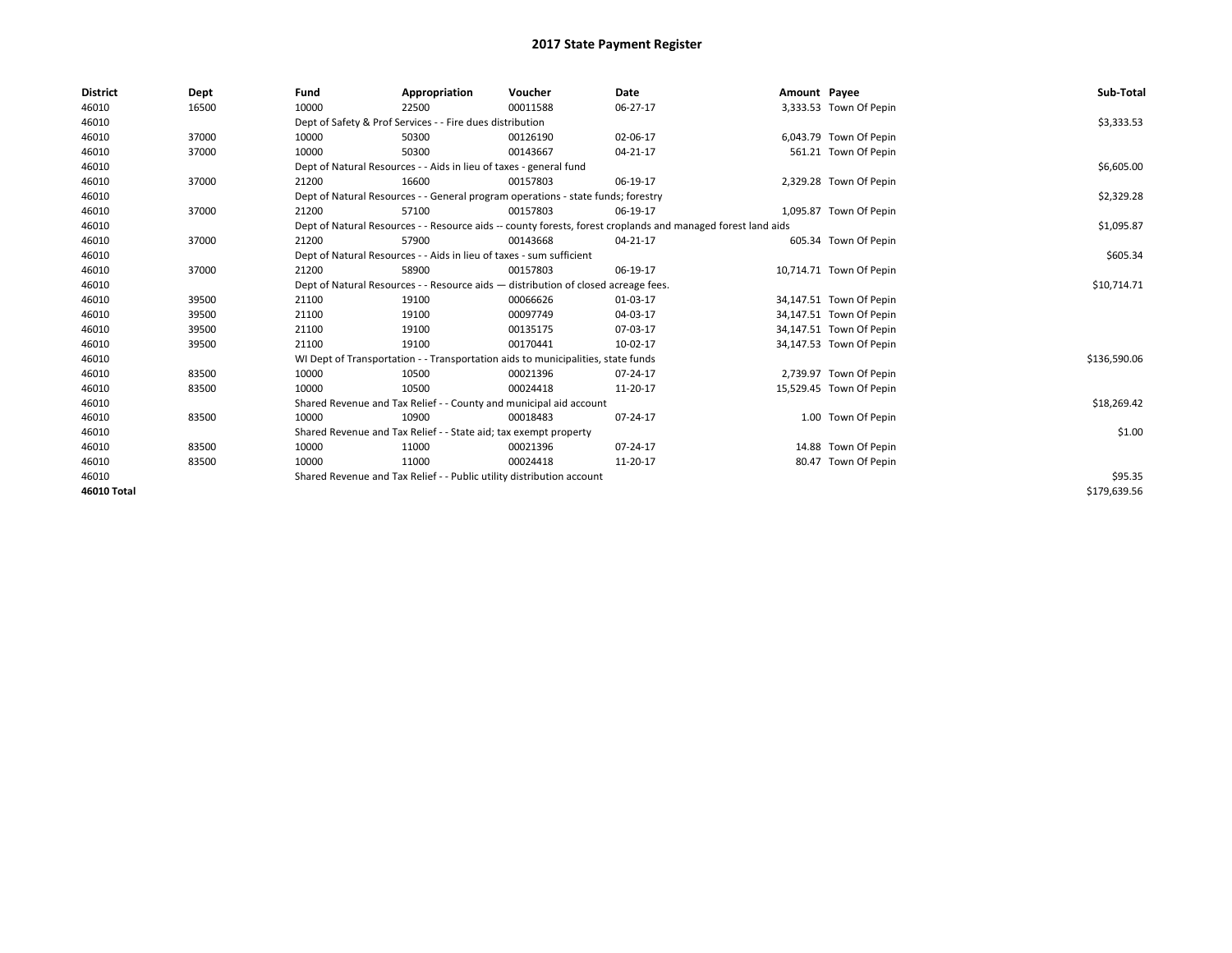| <b>District</b>    | Dept  | Fund  | Appropriation                                                                                                | Voucher  | <b>Date</b> | Amount Payee |                            | Sub-Total   |
|--------------------|-------|-------|--------------------------------------------------------------------------------------------------------------|----------|-------------|--------------|----------------------------|-------------|
| 46012              | 16500 | 10000 | 22500                                                                                                        | 00011589 | 06-26-17    |              | 1,184.54 Town Of Stockholm |             |
| 46012              |       |       | Dept of Safety & Prof Services - - Fire dues distribution                                                    |          |             |              |                            | \$1,184.54  |
| 46012              | 37000 | 10000 | 50300                                                                                                        | 00126000 | 02-06-17    |              | 1,771.94 Town Of Stockholm |             |
| 46012              | 37000 | 10000 | 50300                                                                                                        | 00126001 | 02-06-17    |              | 1,741.06 Town Of Stockholm |             |
| 46012              | 37000 | 10000 | 50300                                                                                                        | 00143144 | 04-21-17    |              | 113.30 Town Of Stockholm   |             |
| 46012              |       |       | Dept of Natural Resources - - Aids in lieu of taxes - general fund                                           |          |             |              |                            | \$3,626.30  |
| 46012              | 37000 | 21200 | 16600                                                                                                        | 00157804 | 06-19-17    |              | 371.03 Town Of Stockholm   |             |
| 46012              |       |       | Dept of Natural Resources - - General program operations - state funds; forestry                             |          |             |              |                            | \$371.03    |
| 46012              | 37000 | 21200 | 57100                                                                                                        | 00157804 | 06-19-17    |              | 207.01 Town Of Stockholm   |             |
| 46012              |       |       | Dept of Natural Resources - - Resource aids -- county forests, forest croplands and managed forest land aids |          | \$207.01    |              |                            |             |
| 46012              | 37000 | 21200 | 57900                                                                                                        | 00143143 | 04-21-17    |              | 6.62 Town Of Stockholm     |             |
| 46012              |       |       | Dept of Natural Resources - - Aids in lieu of taxes - sum sufficient                                         |          |             |              |                            | \$6.62      |
| 46012              | 37000 | 21200 | 58900                                                                                                        | 00157804 | 06-19-17    |              | 1,706.74 Town Of Stockholm |             |
| 46012              |       |       | Dept of Natural Resources - - Resource aids - distribution of closed acreage fees.                           |          |             |              |                            | \$1,706.74  |
| 46012              | 39500 | 21100 | 19100                                                                                                        | 00066627 | 01-03-17    |              | 9.903.49 Town Of Stockholm |             |
| 46012              | 39500 | 21100 | 19100                                                                                                        | 00097750 | 04-03-17    |              | 9,903.49 Town Of Stockholm |             |
| 46012              | 39500 | 21100 | 19100                                                                                                        | 00135176 | 07-03-17    |              | 9,903.49 Town Of Stockholm |             |
| 46012              | 39500 | 21100 | 19100                                                                                                        | 00170442 | 10-02-17    |              | 9,903.51 Town Of Stockholm |             |
| 46012              |       |       | WI Dept of Transportation - - Transportation aids to municipalities, state funds                             |          |             |              |                            | \$39,613.98 |
| 46012              | 83500 | 10000 | 10500                                                                                                        | 00021397 | 07-24-17    |              | 1,130.54 Town Of Stockholm |             |
| 46012              | 83500 | 10000 | 10500                                                                                                        | 00024419 | 11-20-17    |              | 6,406.38 Town Of Stockholm |             |
| 46012              |       |       | Shared Revenue and Tax Relief - - County and municipal aid account                                           |          |             |              |                            | \$7,536.92  |
| 46012              | 83500 | 10000 | 10900                                                                                                        | 00018484 | 07-24-17    |              | 33.00 Town Of Stockholm    |             |
| 46012              |       |       | Shared Revenue and Tax Relief - - State aid; tax exempt property                                             |          |             |              |                            | \$33.00     |
| 46012              | 83500 | 10000 | 11000                                                                                                        | 00021397 | 07-24-17    |              | 110.54 Town Of Stockholm   |             |
| 46012              | 83500 | 10000 | 11000                                                                                                        | 00024419 | 11-20-17    |              | 642.22 Town Of Stockholm   |             |
| 46012              |       |       | Shared Revenue and Tax Relief - - Public utility distribution account                                        |          |             |              |                            | \$752.76    |
| <b>46012 Total</b> |       |       |                                                                                                              |          |             |              |                            | \$55,038.90 |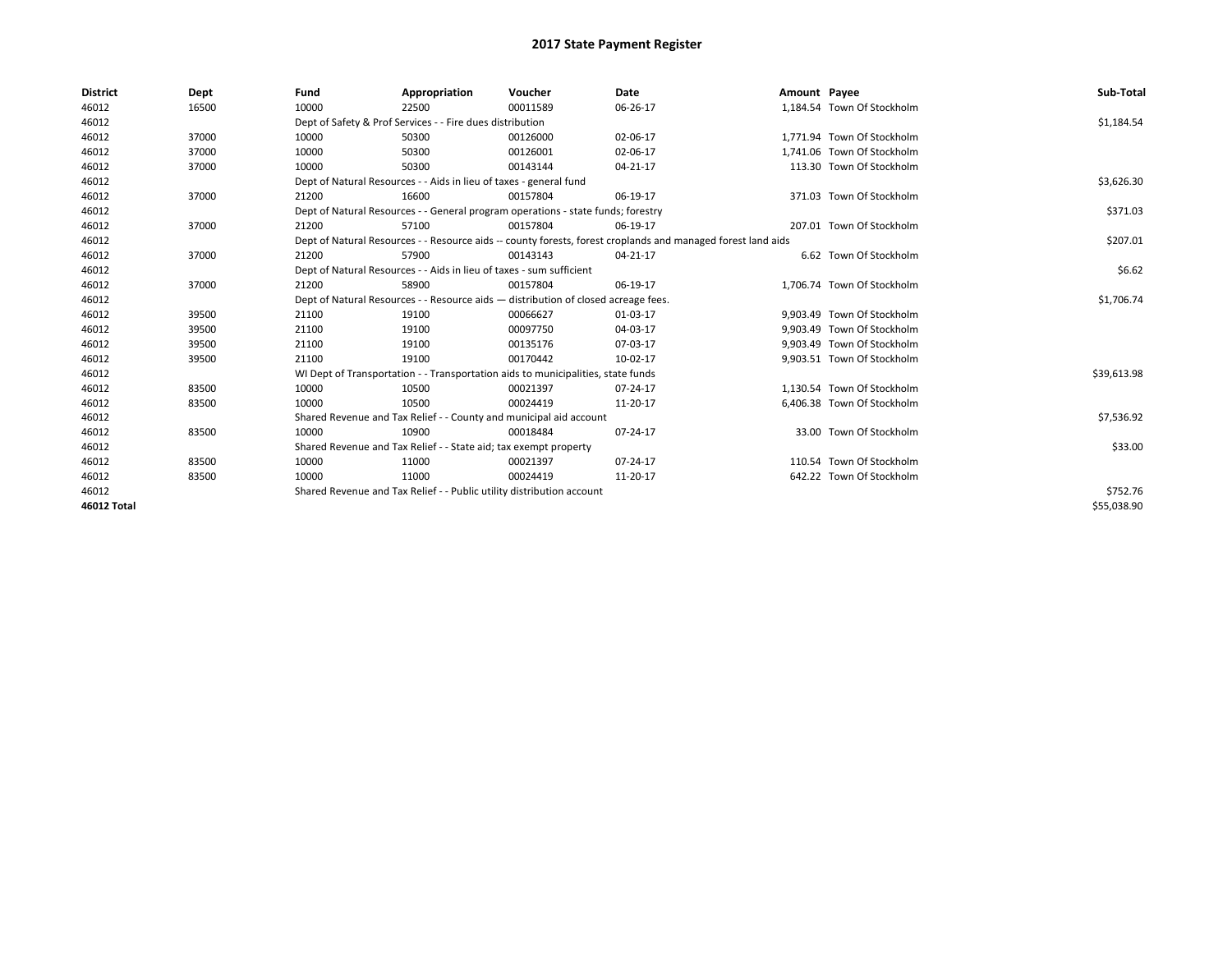| <b>District</b> | Dept  | Fund  | Appropriation                                                                      | Voucher  | Date                                                                                                         | Amount Payee |                              | Sub-Total    |
|-----------------|-------|-------|------------------------------------------------------------------------------------|----------|--------------------------------------------------------------------------------------------------------------|--------------|------------------------------|--------------|
| 46014           | 16500 | 10000 | 22500                                                                              | 00011590 | 06-26-17                                                                                                     |              | 2,440.36 Town Of Waterville  |              |
| 46014           |       |       | Dept of Safety & Prof Services - - Fire dues distribution                          |          |                                                                                                              |              |                              | \$2,440.36   |
| 46014           | 37000 | 10000 | 50300                                                                              | 00125813 | 02-06-17                                                                                                     |              | 14.029.88 Town Of Waterville |              |
| 46014           | 37000 | 10000 | 50300                                                                              | 00125814 | 02-06-17                                                                                                     |              | 4,175.37 Town Of Waterville  |              |
| 46014           | 37000 | 10000 | 50300                                                                              | 00142651 | 04-21-17                                                                                                     |              | 378.61 Town Of Waterville    |              |
| 46014           |       |       | Dept of Natural Resources - - Aids in lieu of taxes - general fund                 |          |                                                                                                              |              |                              | \$18,583.86  |
| 46014           | 37000 | 21200 | 16600                                                                              | 00157805 | 06-19-17                                                                                                     |              | 963.59 Town Of Waterville    |              |
| 46014           |       |       | Dept of Natural Resources - - General program operations - state funds; forestry   |          |                                                                                                              |              |                              | \$963.59     |
| 46014           | 37000 | 21200 | 57100                                                                              | 00157805 | 06-19-17                                                                                                     |              | 492.38 Town Of Waterville    |              |
| 46014           |       |       |                                                                                    |          | Dept of Natural Resources - - Resource aids -- county forests, forest croplands and managed forest land aids |              |                              | \$492.38     |
| 46014           | 37000 | 21200 | 58900                                                                              | 00157805 | 06-19-17                                                                                                     |              | 4.432.51 Town Of Waterville  |              |
| 46014           |       |       | Dept of Natural Resources - - Resource aids - distribution of closed acreage fees. |          | \$4,432.51                                                                                                   |              |                              |              |
| 46014           | 39500 | 21100 | 19100                                                                              | 00066628 | 01-03-17                                                                                                     |              | 20.043.70 Town Of Waterville |              |
| 46014           | 39500 | 21100 | 19100                                                                              | 00097751 | 04-03-17                                                                                                     |              | 20.043.70 Town Of Waterville |              |
| 46014           | 39500 | 21100 | 19100                                                                              | 00135177 | 07-03-17                                                                                                     |              | 20,043.70 Town Of Waterville |              |
| 46014           | 39500 | 21100 | 19100                                                                              | 00170443 | 10-02-17                                                                                                     |              | 20,043.72 Town Of Waterville |              |
| 46014           |       |       | WI Dept of Transportation - - Transportation aids to municipalities, state funds   |          |                                                                                                              |              |                              | \$80,174.82  |
| 46014           | 83500 | 10000 | 10500                                                                              | 00021398 | 07-24-17                                                                                                     |              | 14,118.50 Town Of Waterville |              |
| 46014           | 83500 | 10000 | 10500                                                                              | 00024420 | 11-20-17                                                                                                     |              | 80,004.86 Town Of Waterville |              |
| 46014           |       |       | Shared Revenue and Tax Relief - - County and municipal aid account                 |          |                                                                                                              |              |                              | \$94,123.36  |
| 46014           | 83500 | 10000 | 10900                                                                              | 00018485 | 07-24-17                                                                                                     |              | 5.00 Town Of Waterville      |              |
| 46014           |       |       | Shared Revenue and Tax Relief - - State aid; tax exempt property                   |          |                                                                                                              |              |                              | \$5.00       |
| 46014           | 83500 | 10000 | 11000                                                                              | 00021398 | 07-24-17                                                                                                     |              | 98.15 Town Of Waterville     |              |
| 46014           | 83500 | 10000 | 11000                                                                              | 00024420 | 11-20-17                                                                                                     |              | 546.73 Town Of Waterville    |              |
| 46014           |       |       | Shared Revenue and Tax Relief - - Public utility distribution account              |          |                                                                                                              |              |                              | \$644.88     |
| 46014 Total     |       |       |                                                                                    |          |                                                                                                              |              |                              | \$201,860.76 |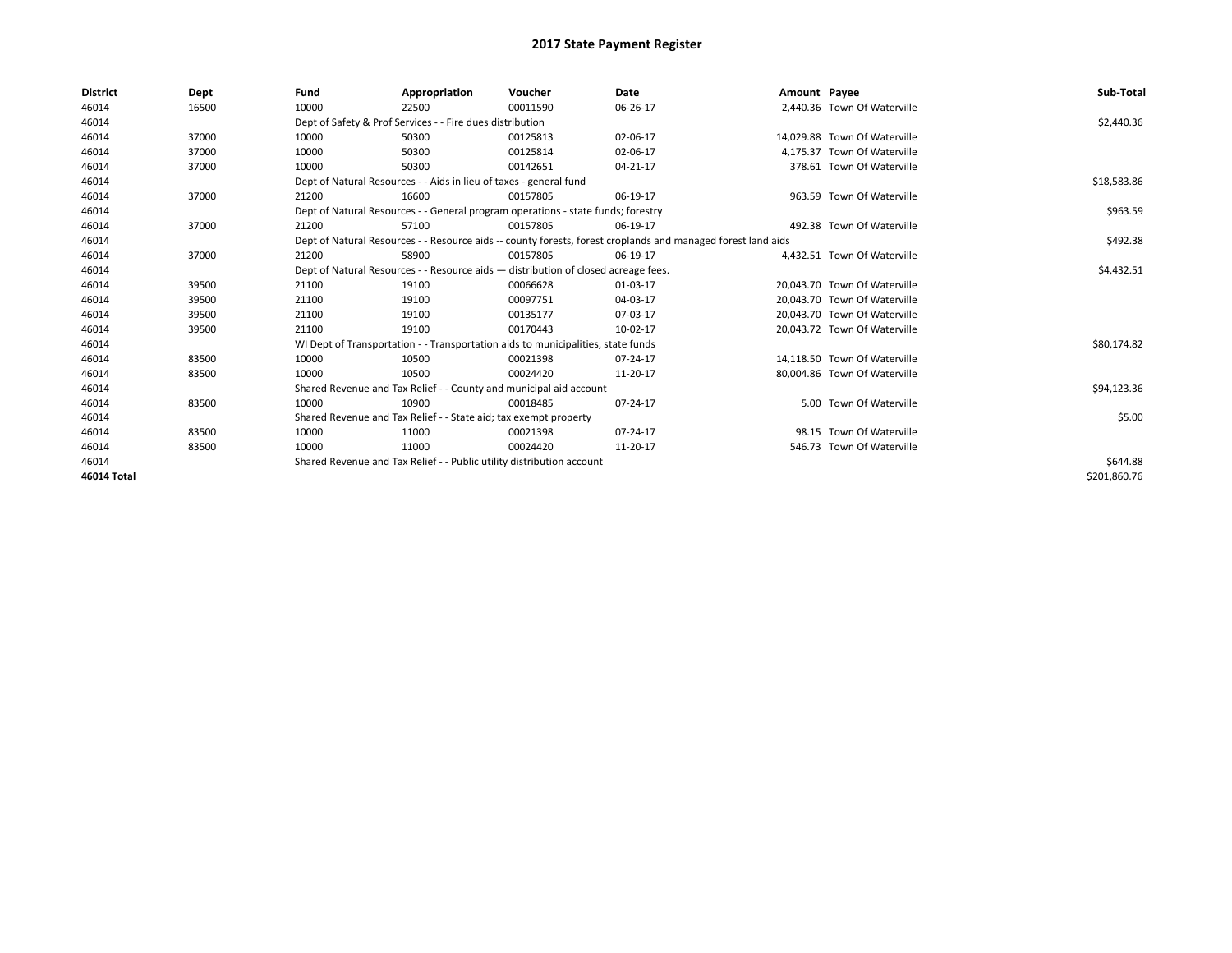| <b>District</b> | Dept  | Fund  | Appropriation                                                                      | Voucher  | Date                                                                                                         | Amount Payee |                          | Sub-Total   |
|-----------------|-------|-------|------------------------------------------------------------------------------------|----------|--------------------------------------------------------------------------------------------------------------|--------------|--------------------------|-------------|
| 46016           | 16500 | 10000 | 22500                                                                              | 00011591 | 06-26-17                                                                                                     |              | 1,680.97 Town Of Waubeek |             |
| 46016           |       |       | Dept of Safety & Prof Services - - Fire dues distribution                          |          |                                                                                                              |              |                          | \$1,680.97  |
| 46016           | 37000 | 10000 | 50300                                                                              | 00126008 | 02-06-17                                                                                                     |              | 2,616.98 Town Of Waubeek |             |
| 46016           | 37000 | 10000 | 50300                                                                              | 00126009 | 02-06-17                                                                                                     |              | 41.77 Town Of Waubeek    |             |
| 46016           | 37000 | 10000 | 50300                                                                              | 00143158 | 04-21-17                                                                                                     |              | 370.10 Town Of Waubeek   |             |
| 46016           |       |       | Dept of Natural Resources - - Aids in lieu of taxes - general fund                 |          |                                                                                                              |              |                          | \$3,028.85  |
| 46016           | 37000 | 21200 | 16600                                                                              | 00157806 | 06-19-17                                                                                                     |              | 392.26 Town Of Waubeek   |             |
| 46016           |       |       | Dept of Natural Resources - - General program operations - state funds; forestry   |          |                                                                                                              |              |                          | \$392.26    |
| 46016           | 37000 | 21200 | 57100                                                                              | 00157806 | 06-19-17                                                                                                     |              | 238.15 Town Of Waubeek   |             |
| 46016           |       |       |                                                                                    |          | Dept of Natural Resources - - Resource aids -- county forests, forest croplands and managed forest land aids |              |                          | \$238.15    |
| 46016           | 37000 | 21200 | 58900                                                                              | 00157806 | 06-19-17                                                                                                     |              | 1.804.39 Town Of Waubeek |             |
| 46016           |       |       | Dept of Natural Resources - - Resource aids - distribution of closed acreage fees. |          | \$1,804.39                                                                                                   |              |                          |             |
| 46016           | 39500 | 21100 | 19100                                                                              | 00066629 | 01-03-17                                                                                                     |              | 4.668.69 Town Of Waubeek |             |
| 46016           | 39500 | 21100 | 19100                                                                              | 00097752 | 04-03-17                                                                                                     |              | 4.668.69 Town Of Waubeek |             |
| 46016           | 39500 | 21100 | 19100                                                                              | 00135178 | 07-03-17                                                                                                     |              | 4,668.69 Town Of Waubeek |             |
| 46016           | 39500 | 21100 | 19100                                                                              | 00170444 | 10-02-17                                                                                                     |              | 4.668.71 Town Of Waubeek |             |
| 46016           |       |       | WI Dept of Transportation - - Transportation aids to municipalities, state funds   |          |                                                                                                              |              |                          | \$18,674.78 |
| 46016           | 83500 | 10000 | 10500                                                                              | 00021399 | 07-24-17                                                                                                     |              | 589.52 Town Of Waubeek   |             |
| 46016           | 83500 | 10000 | 10500                                                                              | 00024421 | 11-20-17                                                                                                     |              | 4.200.90 Town Of Waubeek |             |
| 46016           |       |       | Shared Revenue and Tax Relief - - County and municipal aid account                 |          |                                                                                                              |              |                          | \$4,790.42  |
| 46016           | 83500 | 10000 | 10900                                                                              | 00018486 | 07-24-17                                                                                                     |              | 68.00 Town Of Waubeek    |             |
| 46016           |       |       | Shared Revenue and Tax Relief - - State aid; tax exempt property                   |          |                                                                                                              |              |                          | \$68.00     |
| 46016           | 83500 | 10000 | 11000                                                                              | 00021399 | 07-24-17                                                                                                     |              | 674.51 Town Of Waubeek   |             |
| 46016           | 83500 | 10000 | 11000                                                                              | 00024421 | 11-20-17                                                                                                     |              | 3.870.34 Town Of Waubeek |             |
| 46016           |       |       | Shared Revenue and Tax Relief - - Public utility distribution account              |          |                                                                                                              |              |                          | \$4,544.85  |
| 46016 Total     |       |       |                                                                                    |          |                                                                                                              |              |                          | \$35,222.67 |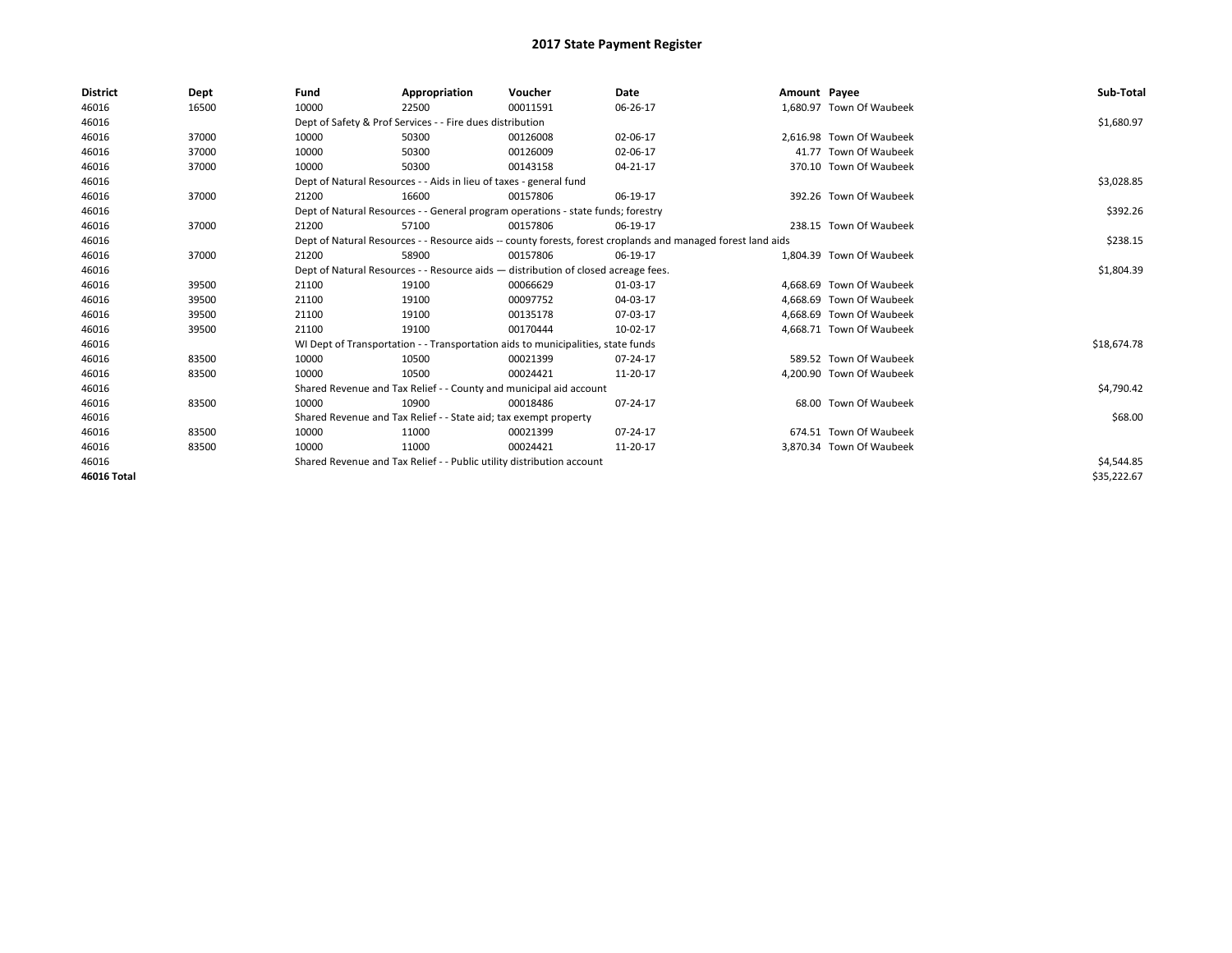| <b>District</b> | Dept  | Fund                                                                             | Appropriation                                                      | Voucher                                                                   | Date     | Amount Payee |                             | Sub-Total    |
|-----------------|-------|----------------------------------------------------------------------------------|--------------------------------------------------------------------|---------------------------------------------------------------------------|----------|--------------|-----------------------------|--------------|
| 46171           | 16500 | 10000                                                                            | 22500                                                              | 00011592                                                                  | 06-26-17 |              | 2,854.10 Village Of Pepin   |              |
| 46171           |       |                                                                                  | Dept of Safety & Prof Services - - Fire dues distribution          |                                                                           |          |              |                             | \$2,854.10   |
| 46171           | 37000 | 21200                                                                            | 58300                                                              | 00136470                                                                  | 03-24-17 |              | 1,805.23 Village Of Pepin   |              |
| 46171           |       |                                                                                  |                                                                    | Dept of Natural Resources - - Recreation and resource aids, federal funds |          |              |                             | \$1,805.23   |
| 46171           | 39500 | 21100                                                                            | 19100                                                              | 00066630                                                                  | 01-03-17 |              | 5,578.07 Village Of Pepin   |              |
| 46171           | 39500 | 21100                                                                            | 19100                                                              | 00097753                                                                  | 04-03-17 |              | 5,578.07 Village Of Pepin   |              |
| 46171           | 39500 | 21100                                                                            | 19100                                                              | 00135179                                                                  | 07-03-17 |              | 5,578.07 Village Of Pepin   |              |
| 46171           | 39500 | 21100                                                                            | 19100                                                              | 00170445                                                                  | 10-02-17 |              | 5,578.09 Village Of Pepin   |              |
| 46171           |       | WI Dept of Transportation - - Transportation aids to municipalities, state funds |                                                                    | \$22,312.30                                                               |          |              |                             |              |
| 46171           | 43500 | 10000                                                                            | 11900                                                              | 00152531                                                                  | 09-01-17 |              | 4,866.75 Village Of Pepin   |              |
| 46171           |       |                                                                                  | Department of Health Services - - Emergency medical services; aids |                                                                           |          |              |                             | \$4,866.75   |
| 46171           | 43500 | 00005                                                                            | 16300                                                              | 01LGS                                                                     | 11-17-17 |              | 4,698.11 Village Of Pepin   |              |
| 46171           |       |                                                                                  | Department of Health Services - - Guardianship grant program       |                                                                           |          |              |                             | \$4,698.11   |
| 46171           | 45500 | 10000                                                                            | 23100                                                              | 00021593                                                                  | 01-03-17 |              | 160.00 Village Of Pepin     |              |
| 46171           | 45500 | 10000                                                                            | 23100                                                              | 00039591                                                                  | 12-22-17 |              | 160.00 Village Of Pepin     |              |
| 46171           |       |                                                                                  |                                                                    | Department of Justice - - Law enforcement training fund, local assistance |          |              |                             | \$320.00     |
| 46171           | 83500 | 10000                                                                            | 10500                                                              | 00021400                                                                  | 07-24-17 |              | 18,759.86 Village Of Pepin  |              |
| 46171           | 83500 | 10000                                                                            | 10500                                                              | 00024422                                                                  | 11-20-17 |              | 101,607.77 Village Of Pepin |              |
| 46171           |       |                                                                                  |                                                                    | Shared Revenue and Tax Relief - - County and municipal aid account        |          |              |                             | \$120,367.63 |
| 46171           | 83500 | 10000                                                                            | 10900                                                              | 00018487                                                                  | 07-24-17 |              | 117.00 Village Of Pepin     |              |
| 46171           | 83500 | 10000                                                                            | 10900                                                              | 00019903                                                                  | 07-24-17 |              | 343.00 Village Of Pepin     |              |
| 46171           |       | Shared Revenue and Tax Relief - - State aid; tax exempt property                 |                                                                    | \$460.00                                                                  |          |              |                             |              |
| 46171 Total     |       |                                                                                  |                                                                    |                                                                           |          |              |                             | \$157,684.12 |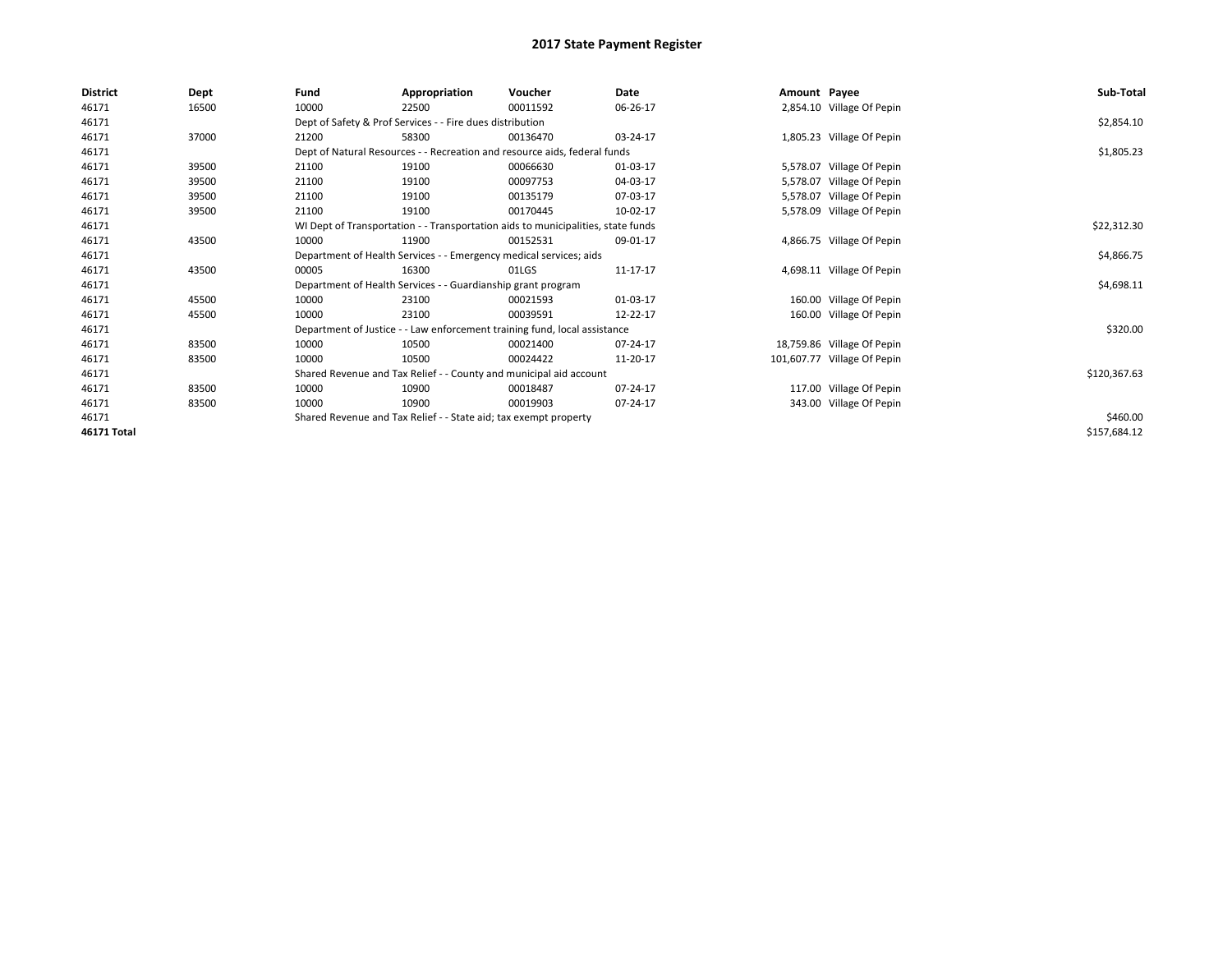| <b>District</b> | Dept  | Fund                                                                                                         | Appropriation | Voucher     | Date     | Amount Payee |                                | Sub-Total   |
|-----------------|-------|--------------------------------------------------------------------------------------------------------------|---------------|-------------|----------|--------------|--------------------------------|-------------|
| 46181           | 16500 | 10000                                                                                                        | 22500         | 00011593    | 06-26-17 |              | 687.90 Village Of Stockholm    |             |
| 46181           |       | Dept of Safety & Prof Services - - Fire dues distribution                                                    |               | \$687.90    |          |              |                                |             |
| 46181           | 37000 | 10000                                                                                                        | 50300         | 00143272    | 04-21-17 |              | 56.02 Village Of Stockholm     |             |
| 46181           |       | Dept of Natural Resources - - Aids in lieu of taxes - general fund                                           |               | \$56.02     |          |              |                                |             |
| 46181           | 37000 | 21200                                                                                                        | 16600         | 00157807    | 06-19-17 |              | 16.61 Village Of Stockholm     |             |
| 46181           |       | Dept of Natural Resources - - General program operations - state funds; forestry                             |               | \$16.61     |          |              |                                |             |
| 46181           | 37000 | 21200                                                                                                        | 57100         | 00157807    | 06-19-17 |              | 7.60 Village Of Stockholm      |             |
| 46181           |       | Dept of Natural Resources - - Resource aids -- county forests, forest croplands and managed forest land aids |               | \$7.60      |          |              |                                |             |
| 46181           | 37000 | 21200                                                                                                        | 58900         | 00157807    | 06-19-17 |              | 76.38 Village Of Stockholm     |             |
| 46181           |       | Dept of Natural Resources - - Resource aids - distribution of closed acreage fees.                           |               | \$76.38     |          |              |                                |             |
| 46181           | 39500 | 21100                                                                                                        | 19100         | 00066631    | 01-03-17 |              | 1,029.43 Village Of Stockholm  |             |
| 46181           | 39500 | 21100                                                                                                        | 19100         | 00097754    | 04-03-17 |              | 1,029.43 Village Of Stockholm  |             |
| 46181           | 39500 | 21100                                                                                                        | 19100         | 00135180    | 07-03-17 |              | 1,029.43 Village Of Stockholm  |             |
| 46181           | 39500 | 21100                                                                                                        | 19100         | 00170446    | 10-02-17 |              | 1,029.45 Village Of Stockholm  |             |
| 46181           |       | WI Dept of Transportation - - Transportation aids to municipalities, state funds                             |               | \$4,117.74  |          |              |                                |             |
| 46181           | 83500 | 10000                                                                                                        | 10500         | 00021401    | 07-24-17 |              | 2,341.44 Village Of Stockholm  |             |
| 46181           | 83500 | 10000                                                                                                        | 10500         | 00024423    | 11-20-17 |              | 13,268.19 Village Of Stockholm |             |
| 46181           |       | Shared Revenue and Tax Relief - - County and municipal aid account                                           |               | \$15,609.63 |          |              |                                |             |
| 46181           | 83500 | 10000                                                                                                        | 10900         | 00018488    | 07-24-17 |              | 1.00 Village Of Stockholm      |             |
| 46181           |       | Shared Revenue and Tax Relief - - State aid; tax exempt property                                             |               | \$1.00      |          |              |                                |             |
| 46181 Total     |       |                                                                                                              |               |             |          |              |                                | \$20,572.88 |